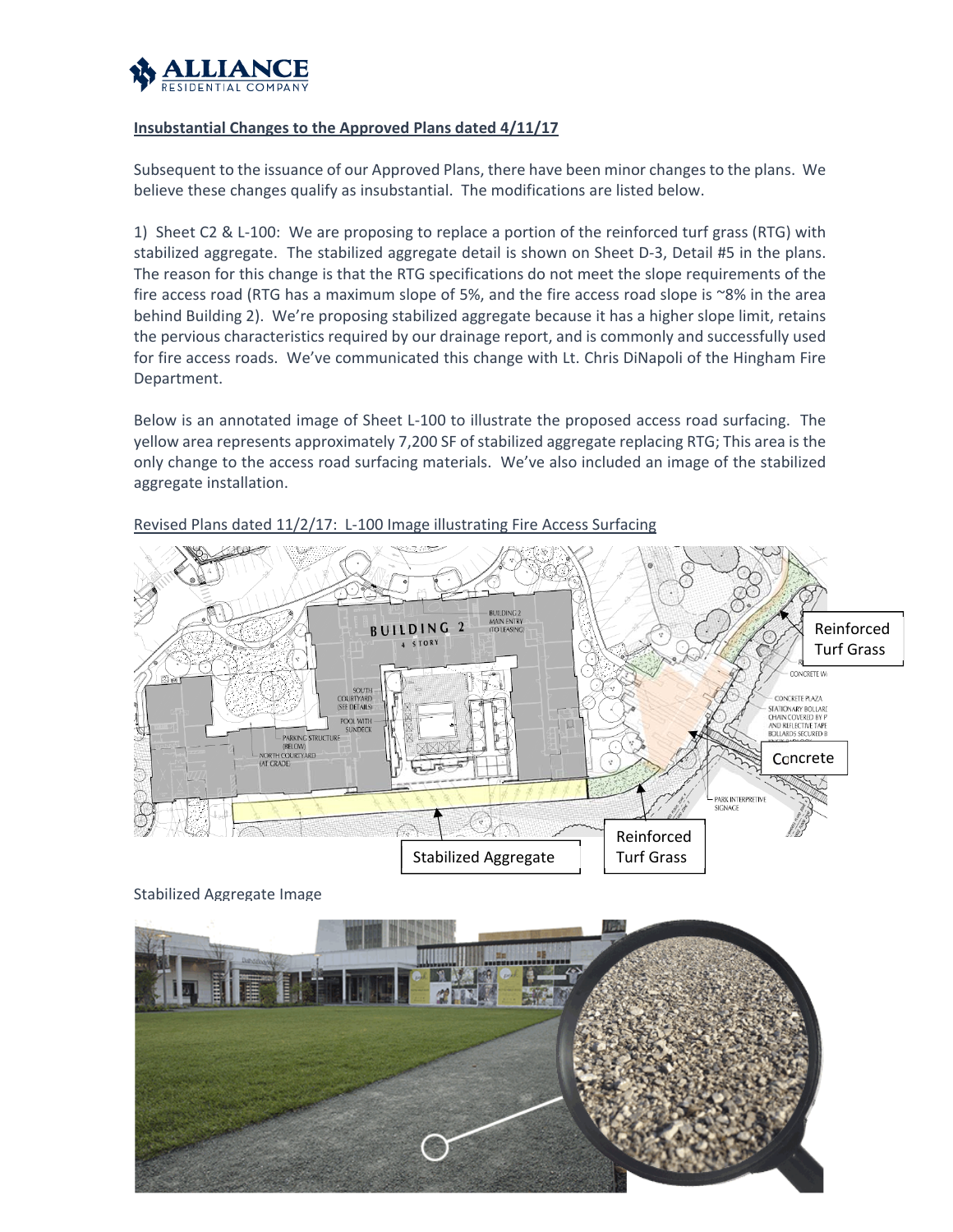2) Multiple Sheets including Building 2 Floor Plans (sheet A2-100 – A2-104): In order to coordinate unit layouts with the building envelope and structure, the northeast corner of Building 2 has been squared off. This resulted in the building edge being pushed  $\sim$ 17' (see green arrow below) to the east, or an increase of 468 SF of buildable area above grade (117 SF  $*$  4 floors = 468 SF). This modification increasesthe FAR by 1.47%, from .68 FAR in the Approved Plansto .69 FAR in the revised plans, but does not affect setbacks, height or any other dimensional waivers. This change is reflected on all site plans and floor plans. Below is a graphic of sheet A2-101 illustrating this change highlighted in red.



3) Building 1 Garage Plan Sheet A1‐100: In order to optimize constructability, we have redesigned Building 1's Garage. The approved aisle widths have been retained (all aisles are wider than or equal to 23'). Please see the images below showing Building 1's Garage plan from the Approved Plans compared to the Revised Plans.

## Approved Plans dated 4/11/17: B1 Garage Revised Plans dated 11/2/17: B1 Garage